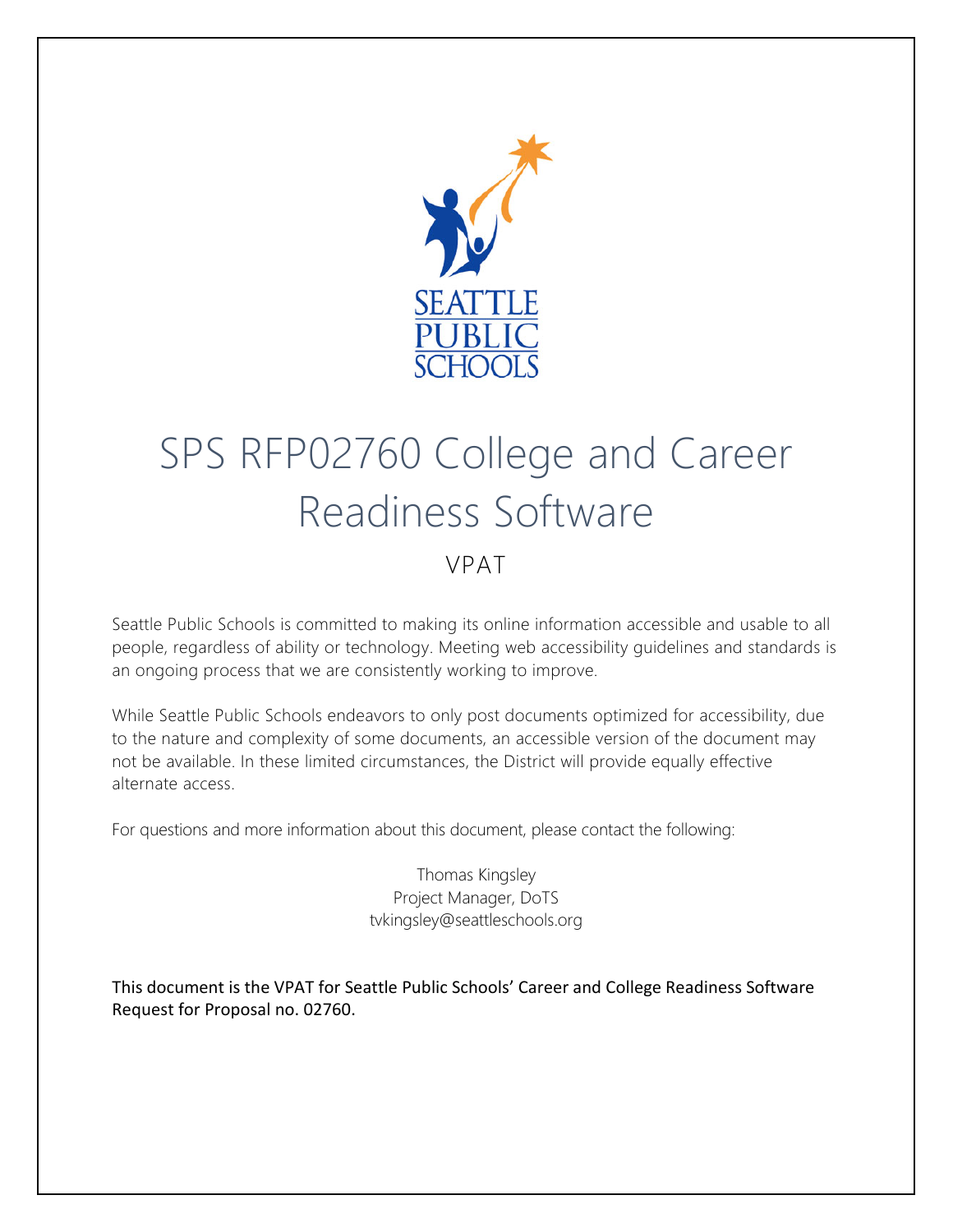Exhibit F

VPAT Review For ITI Reviewed by Michael Miller 06/01/2017 Approved by Michael Miller via email 06/06/2017

Please have vendor respond to the comments in the form and resubmit for review.

In reference to Seattle Public Schools questions surrounding alt-text, this minor accessibility function is being addressed and will be working in July 2017.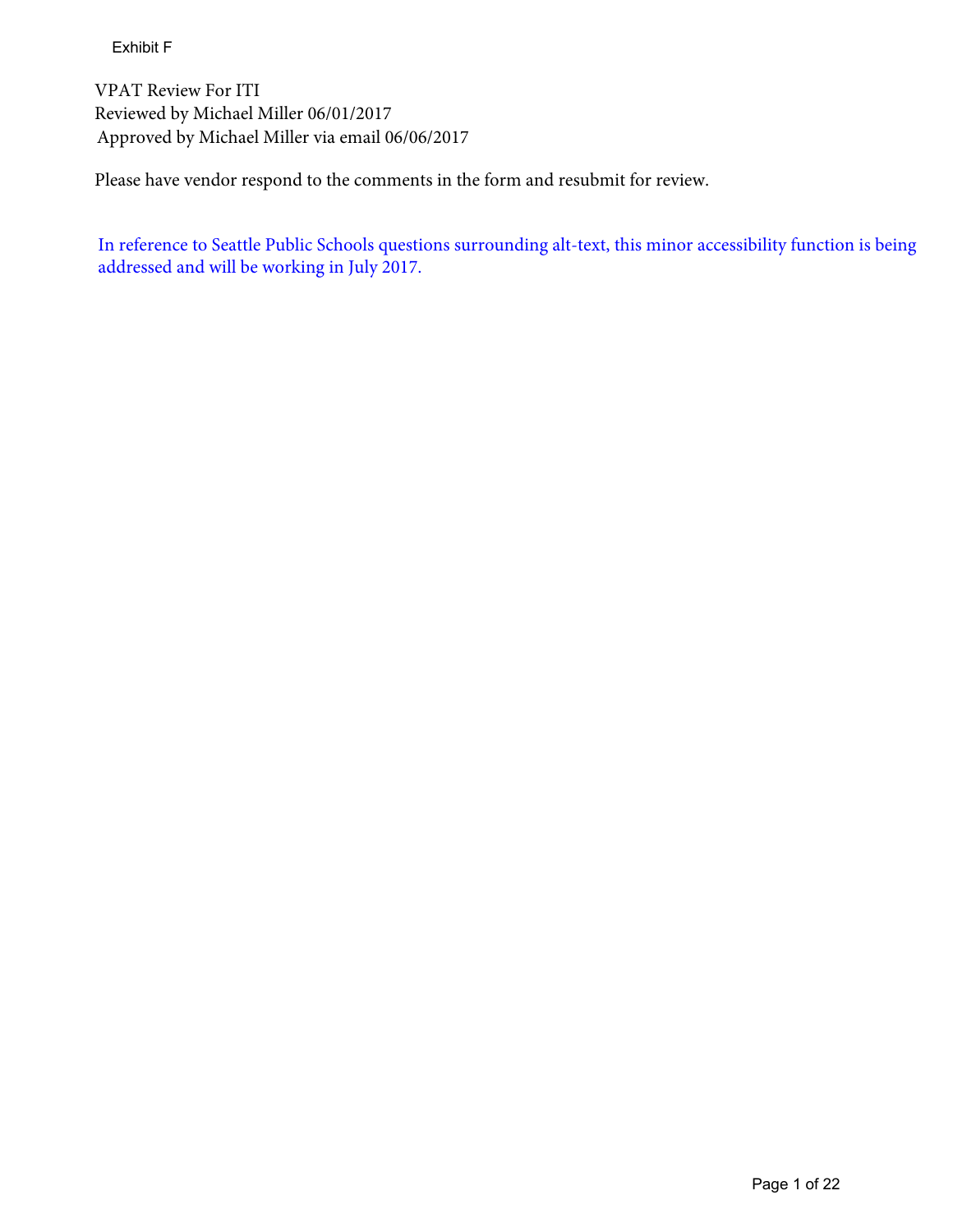# **VPAT™**

#### <span id="page-2-0"></span>**Voluntary Product Accessibility Template®**

#### **Version 1.3**

The purpose of the **Voluntary Product Accessibility Template**, or **VPAT™**, is to assist Federal contracting officials and other buyers in making preliminary assessments regarding the availability of commercial "Electronic and Information Technology" products and services with features that support accessibility. It is assumed and recommended that offerers will provide additional contact information to facilitate more detailed inquiries.

The first table of the Template provides a summary view of the Section 508 Standards. The subsequent tables provide more detailed views of each subsection. There are three columns in each table. Column one of the Summary Table describes the subsections of subparts B and C of the Standards. The second column describes the supporting features of the product or refers you to the corresponding detailed table, e.g., "equivalent facilitation." The third column contains any additional remarks and explanations regarding the product. In the subsequent tables, the first column contains the lettered paragraphs of the subsections. The second column describes the supporting features of the product with regard to that paragraph. The third column contains any additional remarks and explanations regarding the product.

**Date:** 1/30/2017 **Name of Product:** Naviance - Admin **Contact for more Information (name/phone/email):** Joe Karschnik, joe.karschnik@hobsons.com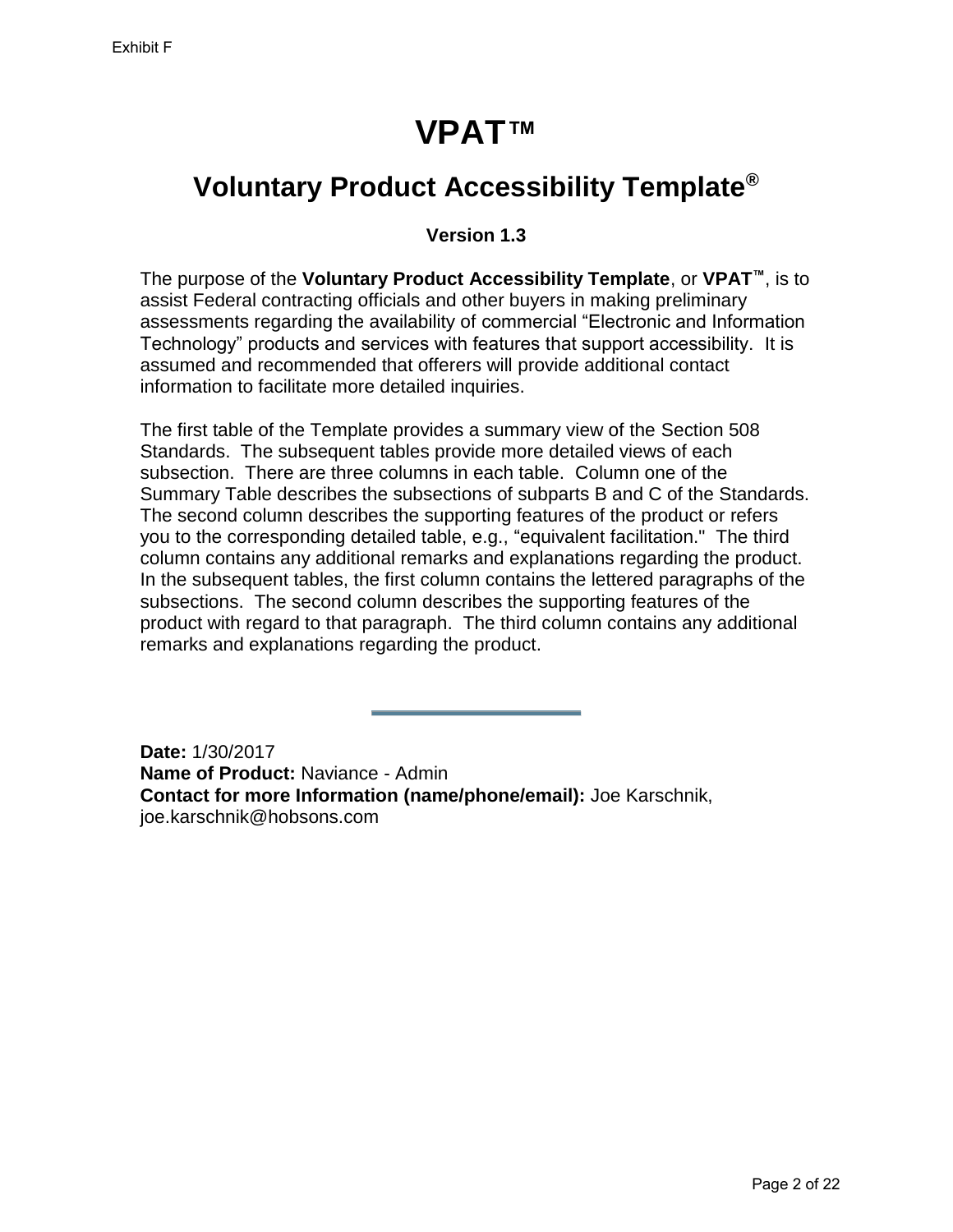#### *Summary Table*

#### **VPAT™**

# **Voluntary Product Accessibility Template®**

| <b>Criteria</b>                                                                 | <b>Supporting</b><br><b>Features</b> | <b>Remarks</b><br>and<br>explanations |
|---------------------------------------------------------------------------------|--------------------------------------|---------------------------------------|
| Section 1194.21 Software<br><b>Applications and Operating</b><br><b>Systems</b> | <b>Supports with</b><br>exceptions   |                                       |
| Section 1194.22 Web-based<br>Internet Information and<br><b>Applications</b>    | <b>Supports with</b><br>exceptions   |                                       |
| Section 1194.23<br><b>Telecommunications Products</b>                           | Not Applicable                       |                                       |
| Section 1194.24 Video and Multi-<br>media Products                              | Not Applicable                       |                                       |
| Section 1194.25 Self-Contained,<br><b>Closed Products</b>                       | Not Applicable                       |                                       |
| Section 1194.26 Desktop and<br><b>Portable Computers</b>                        | Not Applicable                       |                                       |
| Section 1194.31 Functional<br><b>Performance Criteria</b>                       | <b>Supports with</b><br>exceptions   |                                       |
| Section 1194.41 Information,<br><b>Documentation and Support</b>                | <b>Supports</b>                      |                                       |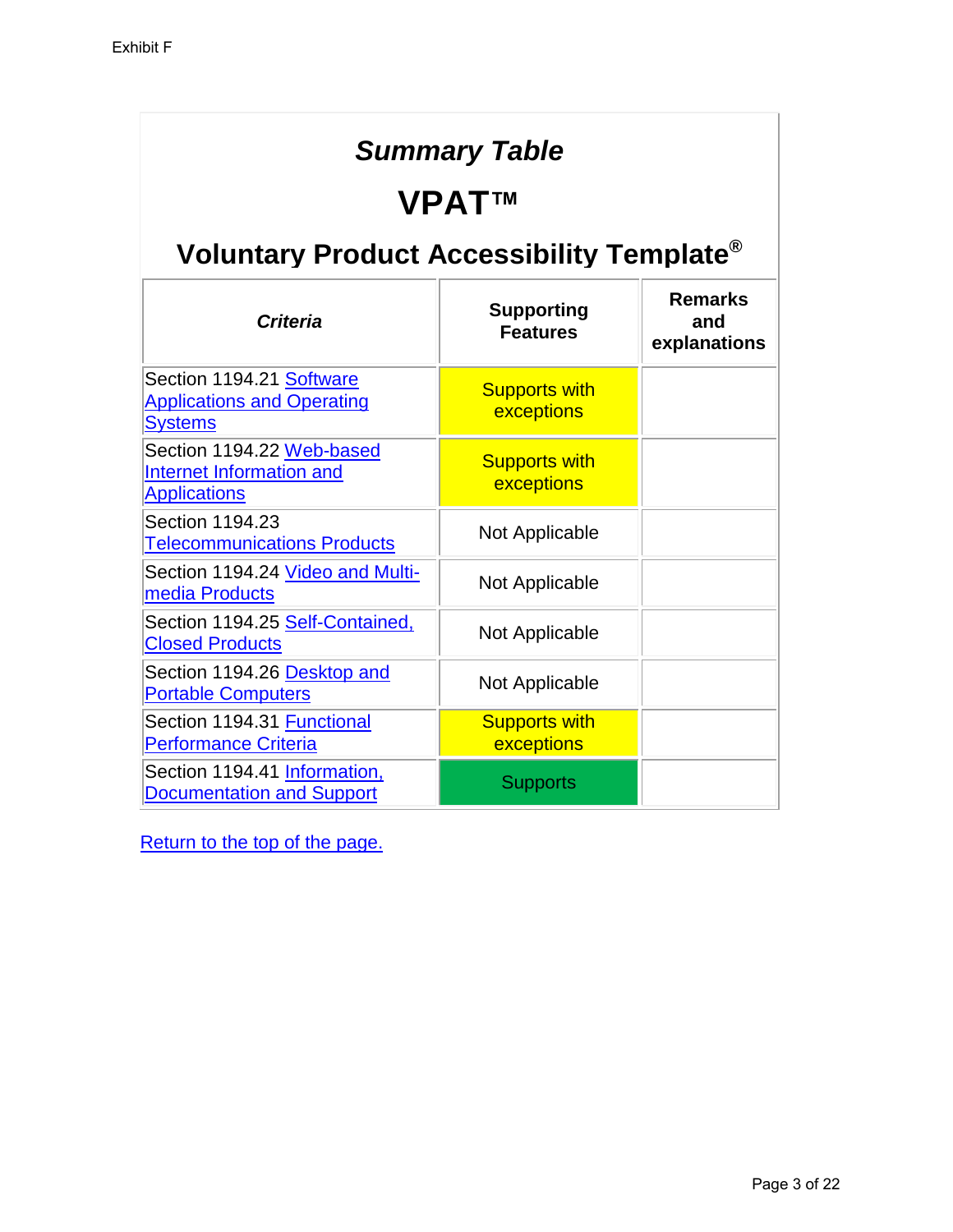#### *Section 1194.21 Software Applications and Operating Systems – Detail*

# **VPAT™**

| <b>Criteria</b>                                                                                                                                                                                                                                                                                                                                                                                                                                                                                                                                                                                   | <b>Supporting</b><br><b>Features</b> | <b>Remarks</b><br>and<br>explanations                                                      |                                                                                                                       |
|---------------------------------------------------------------------------------------------------------------------------------------------------------------------------------------------------------------------------------------------------------------------------------------------------------------------------------------------------------------------------------------------------------------------------------------------------------------------------------------------------------------------------------------------------------------------------------------------------|--------------------------------------|--------------------------------------------------------------------------------------------|-----------------------------------------------------------------------------------------------------------------------|
| (a) When software is designed to<br>run on a system that has a<br>keyboard, product functions shall<br>be executable from a keyboard<br>where the function itself or the<br>result of performing a function can<br>be discerned textually.                                                                                                                                                                                                                                                                                                                                                        | <b>Supports with</b><br>exceptions   | Some items<br>are missing alt<br>text tags                                                 | All non-text<br>items must have<br>alt tags. Please<br>explain how<br>information in<br>non-alt tagged<br>elements is |
| (b) Applications shall not disrupt or<br>disable activated features of other<br>products that are identified as<br>accessibility features, where those<br>features are developed and<br>documented according to industry<br>standards. Applications also shall<br>not disrupt or disable activated<br>features of any operating system<br>that are identified as accessibility<br>features where the application<br>programming interface for those<br>accessibility features has been<br>documented by the manufacturer<br>of the operating system and is<br>available to the product developer. | <b>Supports</b>                      |                                                                                            | provided to<br>people with<br>disabilities.                                                                           |
| (c) A well-defined on-screen<br>indication of the current focus shall<br>be provided that moves among<br>interactive interface elements as<br>the input focus changes. The<br>focus shall be programmatically<br>exposed so that Assistive<br>Technology can track focus and<br>focus changes.                                                                                                                                                                                                                                                                                                    | <b>Supports with</b><br>exceptions   | <b>Cursor does</b><br>exist correctly,<br>however<br>background<br>colors not<br>specified |                                                                                                                       |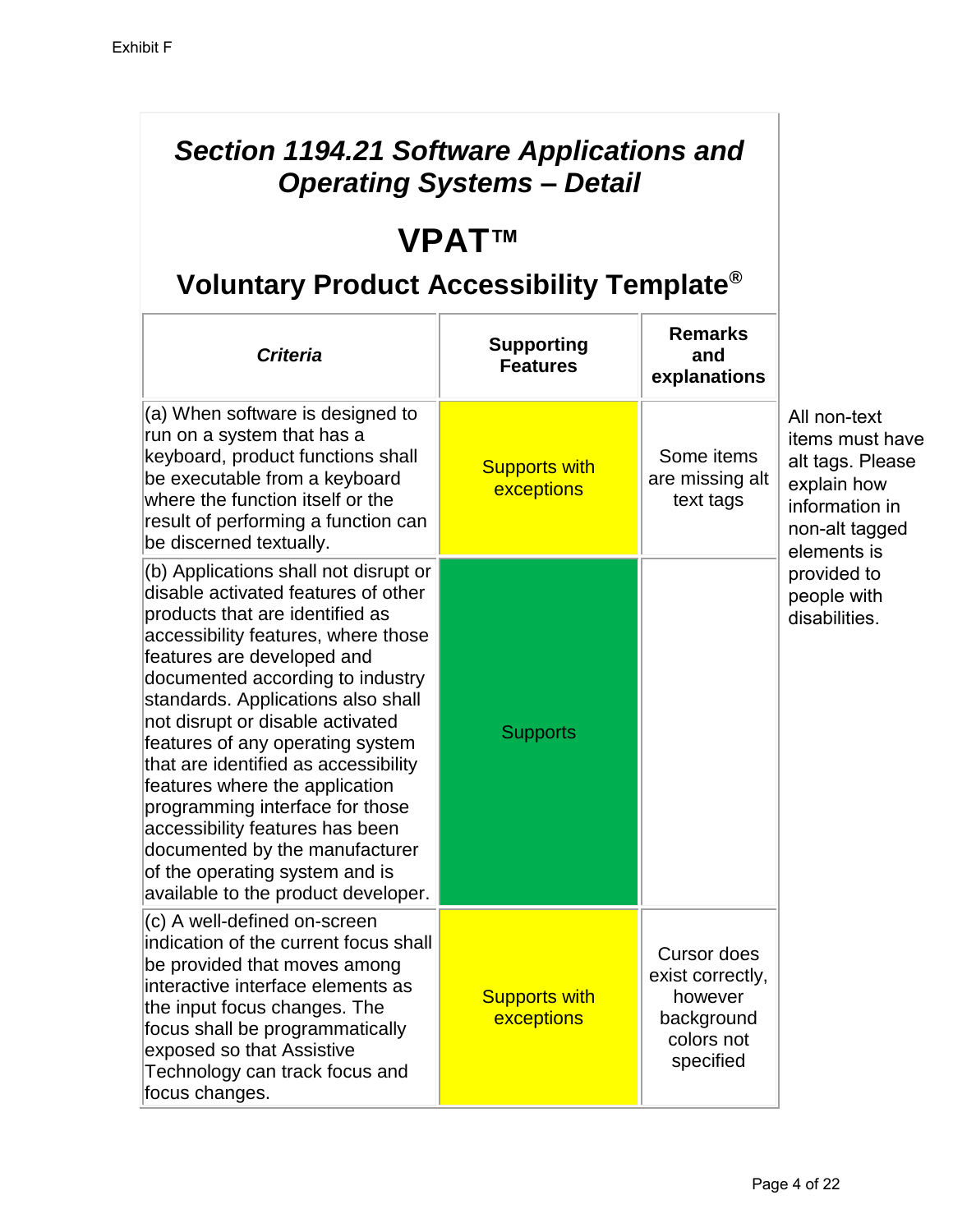| (d) Sufficient information about a<br>user interface element including<br>the identity, operation and state of<br>the element shall be available to<br>Assistive Technology. When an<br>image represents a program<br>element, the information conveyed<br>by the image must also be<br>available in text. | <b>Supports with</b><br>exceptions | Some items<br>are missing alt<br>text tags                                                         | All non-text<br>items must<br>have alt tags.<br>Please explain<br>how information<br>in non-alt<br>tagged<br>elements is<br>provided to |
|------------------------------------------------------------------------------------------------------------------------------------------------------------------------------------------------------------------------------------------------------------------------------------------------------------|------------------------------------|----------------------------------------------------------------------------------------------------|-----------------------------------------------------------------------------------------------------------------------------------------|
| (e) When bitmap images are used<br>to identify controls, status<br>indicators, or other programmatic<br>elements, the meaning assigned<br>to those images shall be<br>consistent throughout an<br>application's performance.                                                                               | <b>Supports</b>                    |                                                                                                    | people with<br>disabilities.                                                                                                            |
| (f) Textual information shall be<br>provided through operating system<br>functions for displaying text. The<br>minimum information that shall be<br>made available is text content, text<br>input caret location, and text<br>attributes.                                                                  | <b>Supports with</b><br>exceptions | Some items<br>are missing alt<br>text tags                                                         | All non-text<br>items must have<br>alt tags. Please<br>explain how<br>information in<br>non-alt tagged<br>elements is                   |
| (g) Applications shall not override<br>user selected contrast and color<br>selections and other individual<br>display attributes.                                                                                                                                                                          | <b>Supports with</b><br>exceptions | Program allows<br>for assistive<br>overrides, but<br>does have<br>some default<br>contrast issues. | provided to<br>people with<br>disabilities.                                                                                             |
| (h) When animation is displayed,<br>the information shall be<br>displayable in at least one non-<br>animated presentation mode at the<br>option of the user.                                                                                                                                               | Not Applicable                     |                                                                                                    |                                                                                                                                         |
| (i) Color coding shall not be used<br>as the only means of conveying<br>information, indicating an action,<br>prompting a response, or<br>distinguishing a visual element.                                                                                                                                 | <b>Supports</b>                    |                                                                                                    |                                                                                                                                         |
| (j) When a product permits a user<br>to adjust color and contrast<br>settings, a variety of color<br>selections capable of producing a                                                                                                                                                                     | <b>Supports with</b><br>exceptions | Program allows<br>for assistive<br>overrides, but<br>does have                                     |                                                                                                                                         |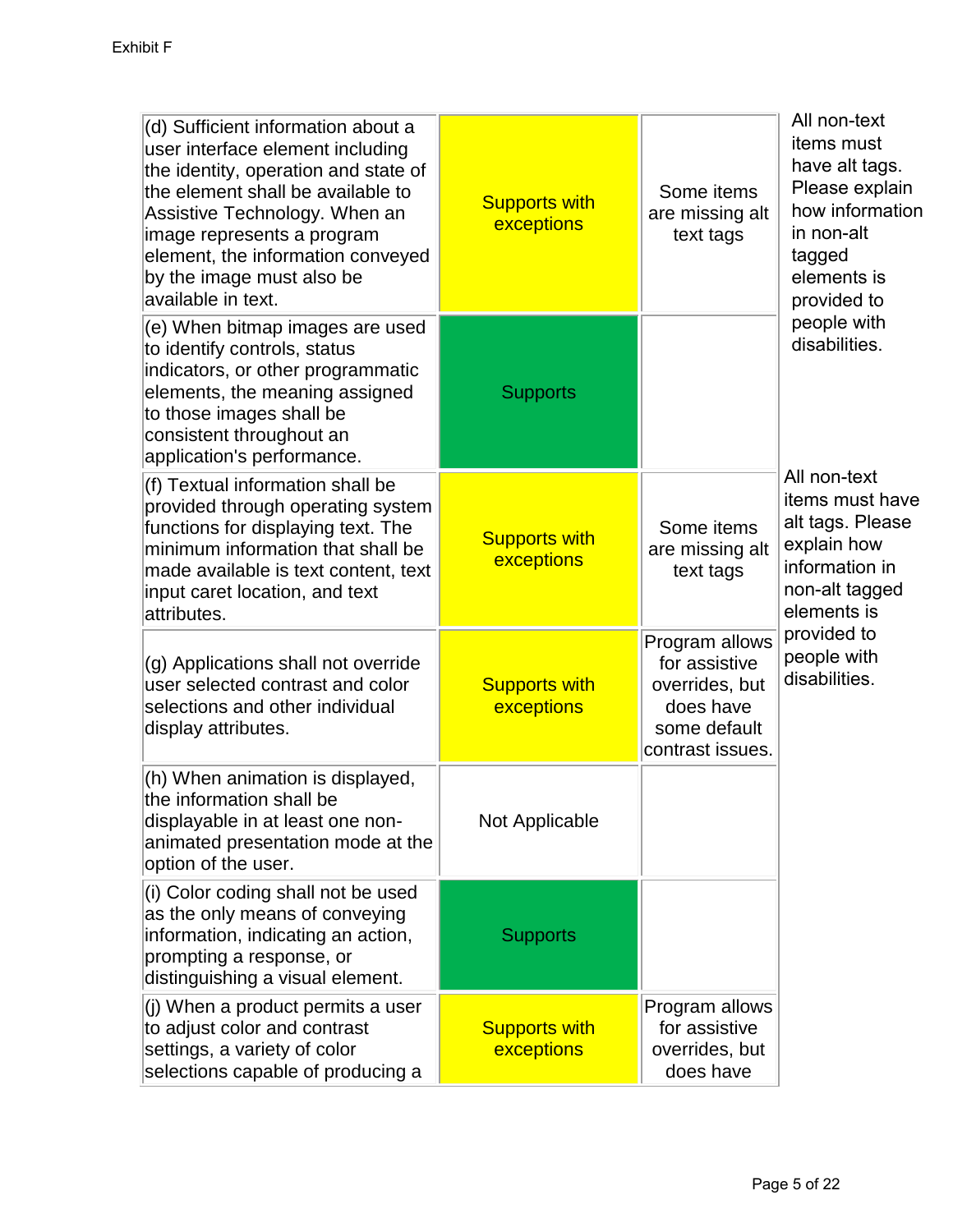| range of contrast levels shall be<br>provided.                                                                                                                                                                                                                      |                 | some default<br>contrast issues. |
|---------------------------------------------------------------------------------------------------------------------------------------------------------------------------------------------------------------------------------------------------------------------|-----------------|----------------------------------|
| (k) Software shall not use flashing<br>or blinking text, objects, or other<br>elements having a flash or blink<br>frequency greater than 2 Hz and<br>lower than 55 Hz.                                                                                              | <b>Supports</b> |                                  |
| (I) When electronic forms are<br>used, the form shall allow people<br>using Assistive Technology to<br>access the information, field<br>elements, and functionality<br>required for completion and<br>submission of the form, including<br>all directions and cues. | <b>Supports</b> |                                  |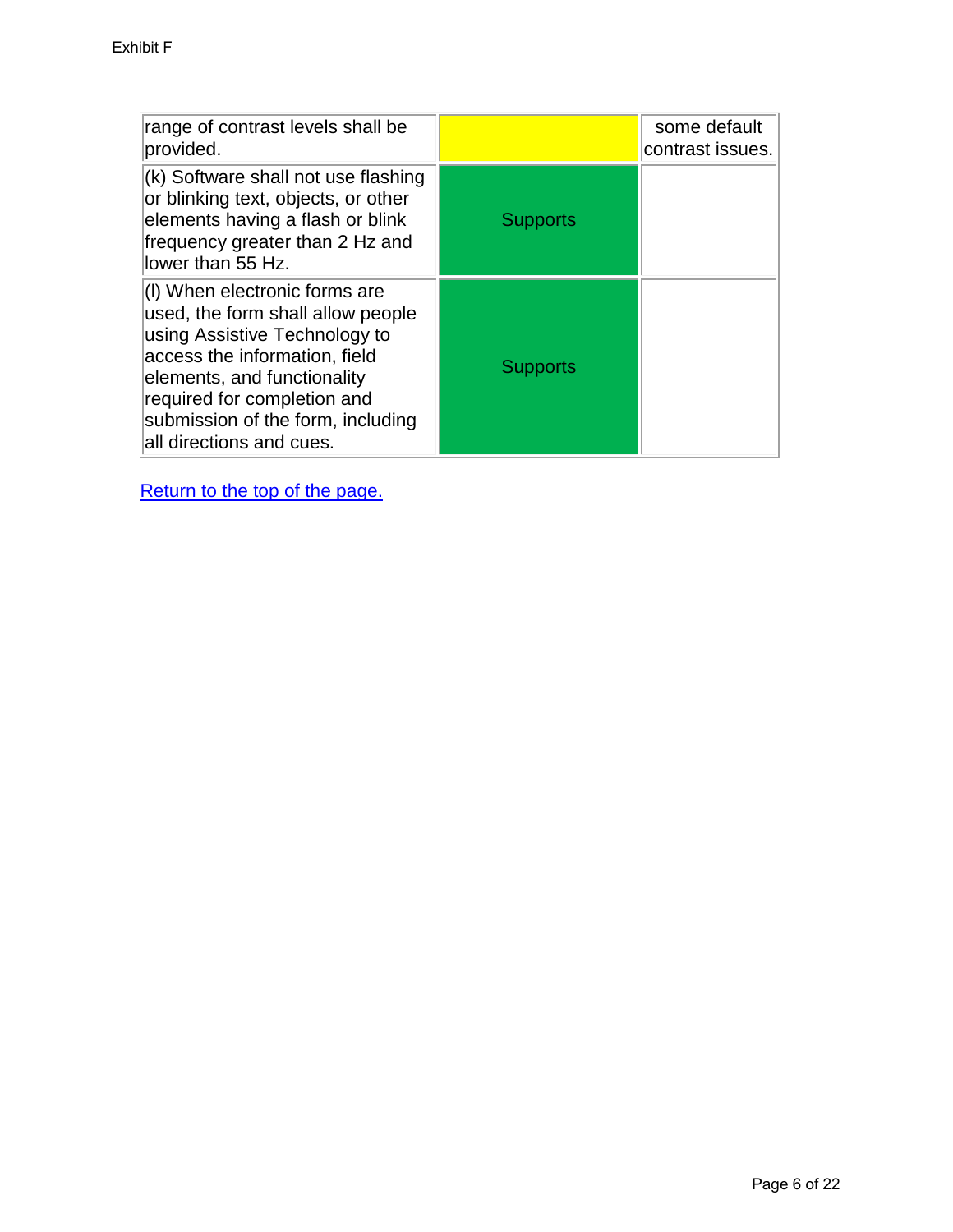# *Section 1194.22 Web-based Internet*

# *information and applications – Detail* **VPAT™**

| <b>Criteria</b>                                                                                                                                                          | <b>Supporting</b><br><b>Features</b> | <b>Remarks</b><br>and<br>explanations          | All non-text                                          |
|--------------------------------------------------------------------------------------------------------------------------------------------------------------------------|--------------------------------------|------------------------------------------------|-------------------------------------------------------|
| $(a)$ A text equivalent for every non-<br>text element shall be provided<br>(e.g., via "alt", "longdesc", or in<br>element content).                                     | <b>Supports with</b><br>exceptions   | Some items<br>are missing alt<br>tag attribute | items must<br>have alt tags.<br>Please<br>explain how |
| (b) Equivalent alternatives for any<br>multimedia presentation shall be<br>synchronized with the<br>presentation.                                                        | Not Applicable                       |                                                | information in<br>non-alt<br>tagged<br>elements is    |
| (c) Web pages shall be designed<br>so that all information conveyed<br>with color is also available without<br>color, for example from context or<br>markup.             | <b>Supports</b>                      |                                                | provided to<br>people with<br>disabilities.           |
| (d) Documents shall be organized<br>so they are readable without<br>requiring an associated style<br>sheet.                                                              | <b>Supports</b>                      |                                                |                                                       |
| (e) Redundant text links shall be<br>provided for each active region of<br>a server-side image map.                                                                      | <b>Supports</b>                      |                                                |                                                       |
| (f) Client-side image maps shall be<br>provided instead of server-side<br>image maps except where the<br>regions cannot be defined with an<br>available geometric shape. | <b>Supports</b>                      |                                                |                                                       |
| (g) Row and column headers shall<br>be identified for data tables.                                                                                                       | <b>Supports</b>                      |                                                |                                                       |
| (h) Markup shall be used to<br>associate data cells and header                                                                                                           | <b>Supports</b>                      |                                                |                                                       |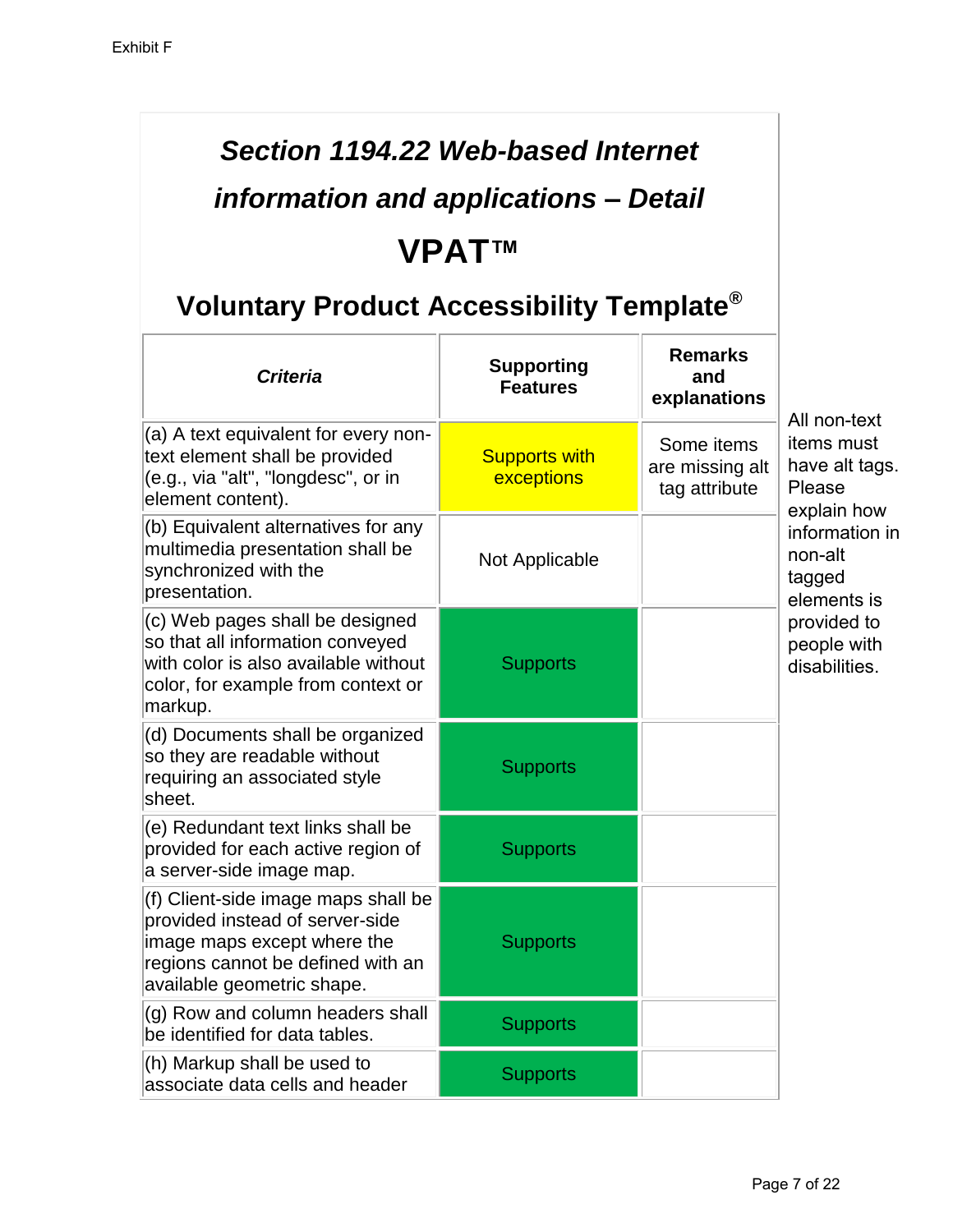| cells for data tables that have two<br>or more logical levels of row or<br>column headers.                                                                                                                                                                                                                                  |                       |  |
|-----------------------------------------------------------------------------------------------------------------------------------------------------------------------------------------------------------------------------------------------------------------------------------------------------------------------------|-----------------------|--|
| (i) Frames shall be titled with text<br>that facilitates frame identification<br>and navigation                                                                                                                                                                                                                             | <b>Supports</b>       |  |
| (j) Pages shall be designed to<br>avoid causing the screen to flicker<br>with a frequency greater than 2 Hz<br>and lower than 55 Hz.                                                                                                                                                                                        | <b>Supports</b>       |  |
| (k) A text-only page, with<br>equivalent information or<br>functionality, shall be provided to<br>make a web site comply with the<br>provisions of this part, when<br>compliance cannot be<br>accomplished in any other way.<br>The content of the text-only page<br>shall be updated whenever the<br>primary page changes. | <b>Supports</b>       |  |
| (I) When pages utilize scripting<br>languages to display content, or to<br>create interface elements, the<br>information provided by the script<br>shall be identified with functional<br>text that can be read by Assistive<br>Technology.                                                                                 | <b>Supports</b>       |  |
| (m) When a web page requires<br>that an applet, plug-in or other<br>application be present on the client<br>system to interpret page content,<br>the page must provide a link to a<br>plug-in or applet that complies with<br>§1194.21(a) through (I).                                                                      | <b>Not Applicable</b> |  |
| (n) When electronic forms are<br>designed to be completed on-line,<br>the form shall allow people using<br>Assistive Technology to access<br>the information, field elements,<br>and functionality required for<br>completion and submission of the<br>form, including all directions and<br>cues.                          | <b>Supports</b>       |  |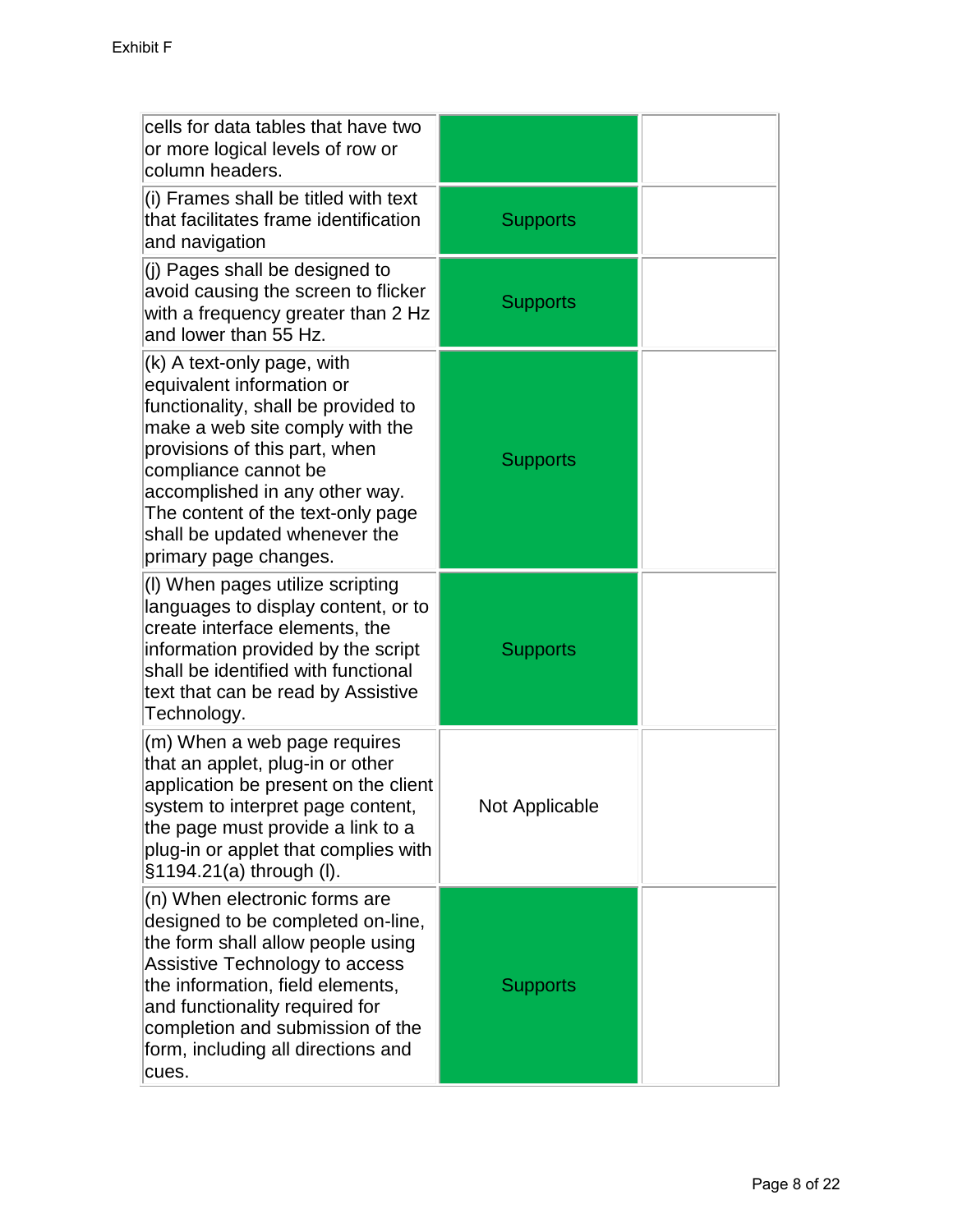| $(0)$ A method shall be provided<br>that permits users to skip repetitive<br>navigation links.                                             | Not Applicable  |  |
|--------------------------------------------------------------------------------------------------------------------------------------------|-----------------|--|
| $ $ (p) When a timed response is<br>required, the user shall be alerted<br>and given sufficient time to<br>indicate more time is required. | <b>Supports</b> |  |

<span id="page-9-0"></span>Note to 1194.22: The Board interprets paragraphs (a) through (k) of this section as consistent with the following priority 1 Checkpoints of the Web Content Accessibility Guidelines 1.0 (WCAG 1.0) (May 5 1999) published by the Web Accessibility Initiative of the World Wide Web Consortium: Paragraph (a) - 1.1, (b) - 1.4, (c) - 2.1, (d) - 6.1, (e) - 1.2, (f) - 9.1, (g) - 5.1, (h) - 5.2, (i) - 12.1, (j) - 7.1,  $(k) - 11.4.$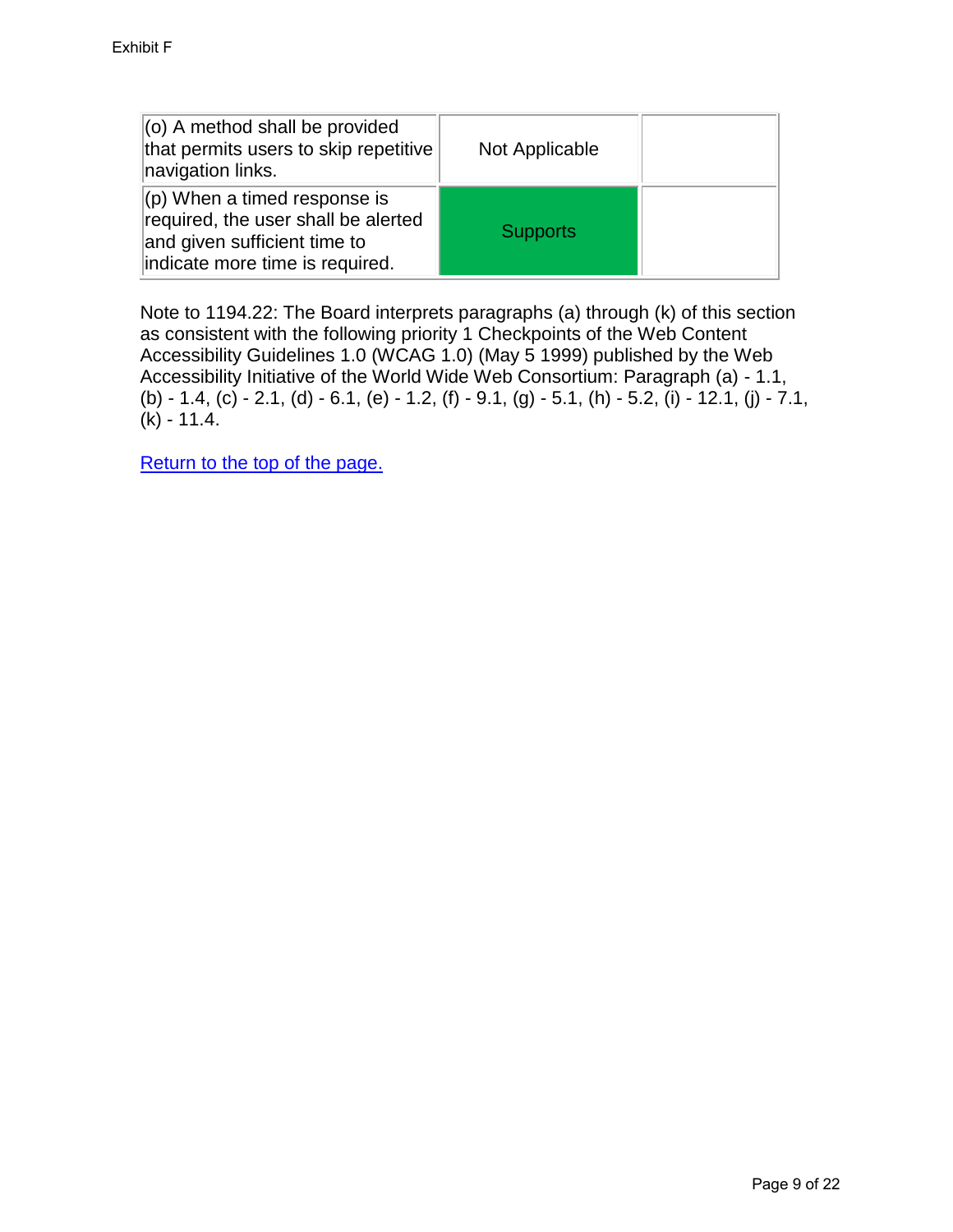#### *Section 1194.23 Telecommunications*

#### *Products – Detail*

# **VPAT™**

| <b>Criteria</b>                                                                                                                                                                                                                                                                                                                                                    | <b>Supporting</b><br><b>Features</b> | <b>Remarks</b><br>and<br>explanations |
|--------------------------------------------------------------------------------------------------------------------------------------------------------------------------------------------------------------------------------------------------------------------------------------------------------------------------------------------------------------------|--------------------------------------|---------------------------------------|
| (a) Telecommunications products<br>or systems which provide a<br>function allowing voice<br>communication and which do not<br>themselves provide a TTY<br>functionality shall provide a<br>standard non-acoustic connection<br>point for TTYs. Microphones shall<br>be capable of being turned on and<br>off to allow the user to intermix<br>speech with TTY use. | Not Applicable                       |                                       |
| (b) Telecommunications products<br>which include voice<br>communication functionality shall<br>support all commonly used cross-<br>manufacturer non-proprietary<br>standard TTY signal protocols.                                                                                                                                                                  | Not Applicable                       |                                       |
| (c) Voice mail, auto-attendant, and<br>interactive voice response<br>telecommunications systems shall<br>be usable by TTY users with their<br>TTYs.                                                                                                                                                                                                                | Not Applicable                       |                                       |
| (d) Voice mail, messaging, auto-<br>attendant, and interactive voice<br>response telecommunications<br>systems that require a response<br>from a user within a time interval,<br>shall give an alert when the time<br>interval is about to run out, and<br>shall provide sufficient time for the                                                                   | Not Applicable                       |                                       |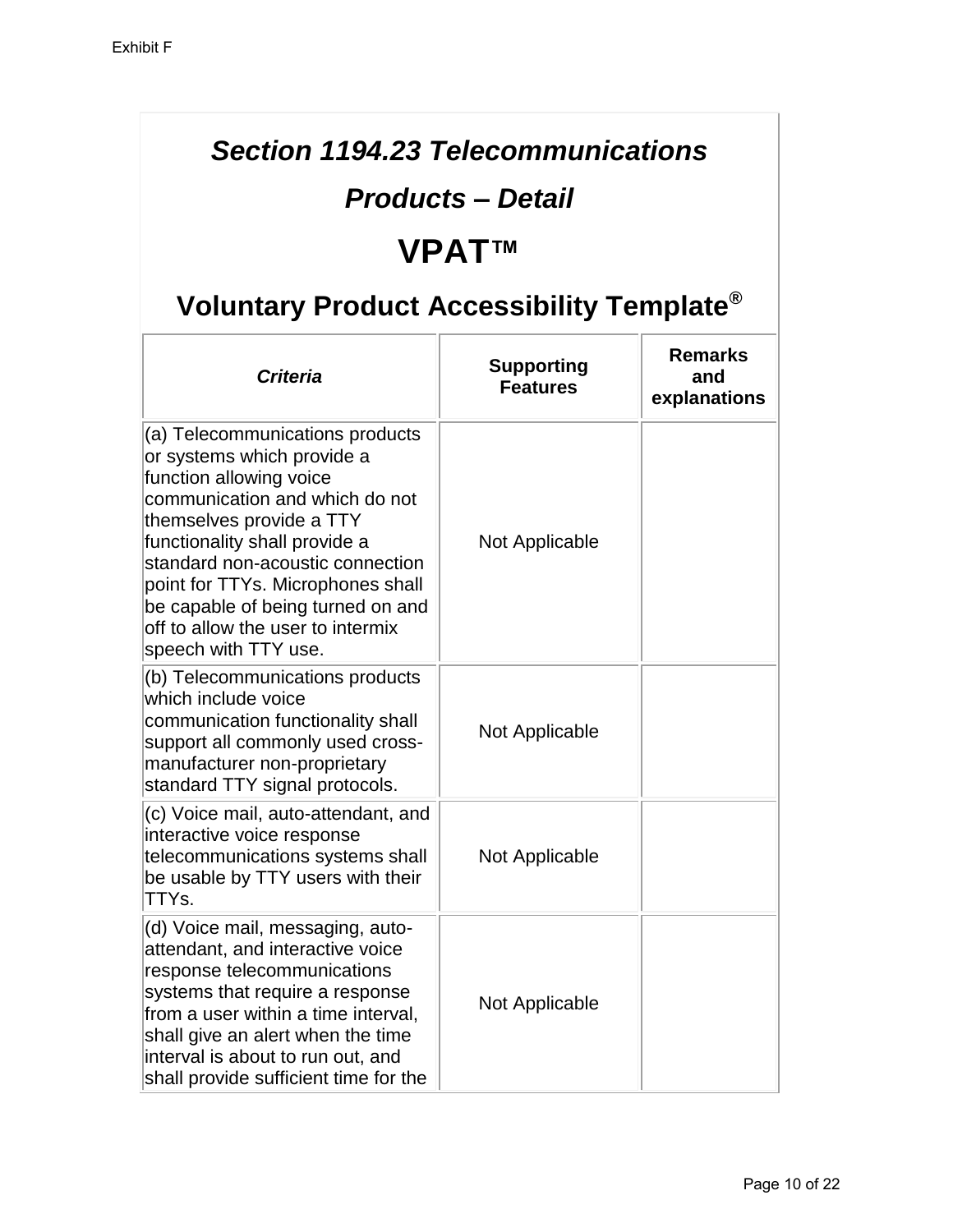| user to indicate more time is<br>required.                                                                                                                                                                                                                                     |                |  |
|--------------------------------------------------------------------------------------------------------------------------------------------------------------------------------------------------------------------------------------------------------------------------------|----------------|--|
| (e) Where provided, caller<br>identification and similar<br>telecommunications functions shall<br>also be available for users of<br>TTYs, and for users who cannot<br>see displays.                                                                                            | Not Applicable |  |
| (f) For transmitted voice signals,<br>telecommunications products shall<br>provide a gain adjustable up to a<br>minimum of 20 dB. For<br>incremental volume control, at<br>least one intermediate step of 12<br>dB of gain shall be provided.                                  | Not Applicable |  |
| (g) If the telecommunications<br>product allows a user to adjust the<br>receive volume, a function shall be<br>provided to automatically reset the<br>volume to the default level after<br>every use.                                                                          | Not Applicable |  |
| (h) Where a telecommunications<br>product delivers output by an<br>audio transducer which is normally<br>held up to the ear, a means for<br>effective magnetic wireless<br>coupling to hearing technologies<br>shall be provided.                                              | Not Applicable |  |
| (i) Interference to hearing<br>technologies (including hearing<br>aids, cochlear implants, and<br>assistive listening devices) shall<br>be reduced to the lowest possible<br>level that allows a user of hearing<br>technologies to utilize the<br>telecommunications product. | Not Applicable |  |
| (j) Products that transmit or<br>conduct information or<br>communication, shall pass through<br>cross-manufacturer, non-<br>proprietary, industry-standard<br>codes, translation protocols,<br>formats or other information<br>necessary to provide the                        | Not Applicable |  |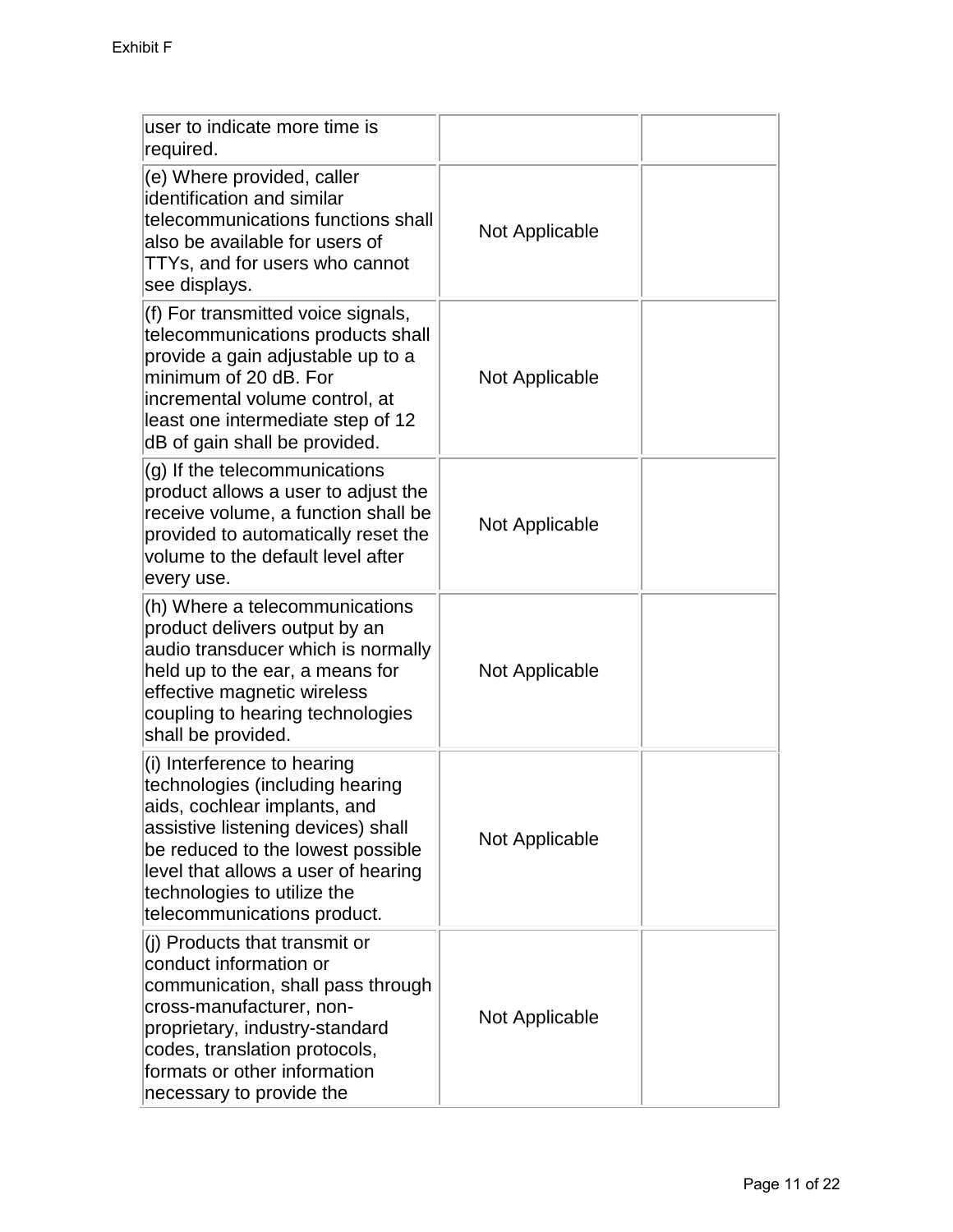<span id="page-12-0"></span>

| information or communication in a                                                                                                                                                                                                                                                                                                        |                |  |
|------------------------------------------------------------------------------------------------------------------------------------------------------------------------------------------------------------------------------------------------------------------------------------------------------------------------------------------|----------------|--|
| usable format. Technologies which<br>use encoding, signal compression,<br>format transformation, or similar<br>techniques shall not remove<br>information needed for access or<br>shall restore it upon delivery.                                                                                                                        |                |  |
| (k)(1) Products which have<br>mechanically operated controls or<br>keys shall comply with the<br>following: Controls and Keys shall<br>be tactilely discernible without<br>activating the controls or keys.                                                                                                                              | Not Applicable |  |
| (k)(2) Products which have<br>mechanically operated controls or<br>keys shall comply with the<br>following: Controls and Keys shall<br>be operable with one hand and<br>shall not require tight grasping,<br>pinching, twisting of the wrist. The<br>force required to activate controls<br>and keys shall be 5 lbs. (22.2N)<br>maximum. | Not Applicable |  |
| (k)(3) Products which have<br>mechanically operated controls or<br>keys shall comply with the<br>following: If key repeat is<br>supported, the delay before repeat<br>shall be adjustable to at least 2<br>seconds. Key repeat rate shall be<br>adjustable to 2 seconds per<br>character.                                                | Not Applicable |  |
| (k)(4) Products which have<br>mechanically operated controls or<br>keys shall comply with the<br>following: The status of all locking<br>or toggle controls or keys shall be<br>visually discernible, and<br>discernible either through touch or<br>sound.                                                                               | Not Applicable |  |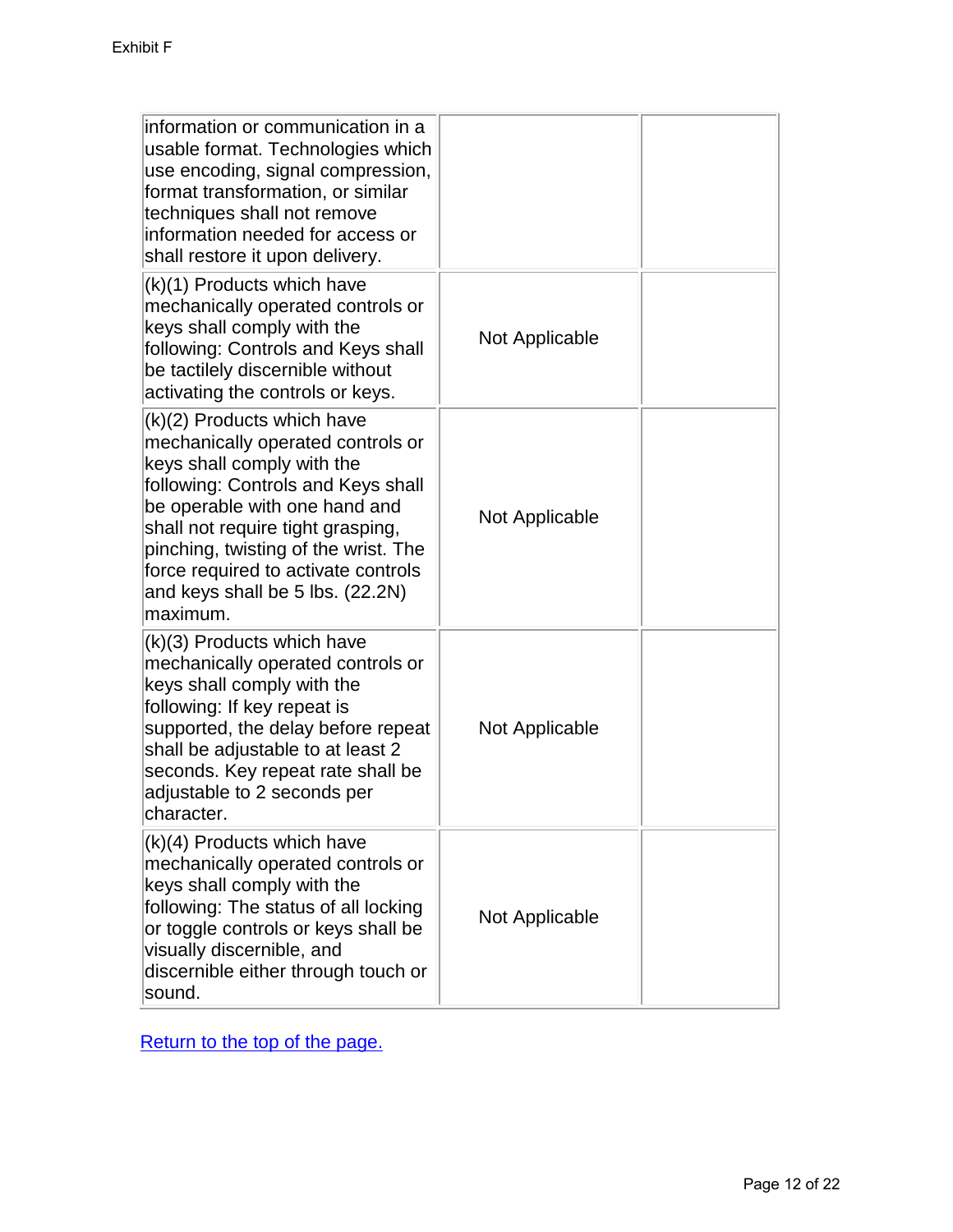### *Section 1194.24 Video and Multi-media*

#### *Products – Detail*

# **VPAT™**

| <b>Criteria</b>                                                                                                                                                                                                                                                                                                                                                                                                                                                                                                                                                                                                                                                                                                                                                                                                                              | <b>Supporting Features</b> | <b>Remarks and</b><br>explanations |
|----------------------------------------------------------------------------------------------------------------------------------------------------------------------------------------------------------------------------------------------------------------------------------------------------------------------------------------------------------------------------------------------------------------------------------------------------------------------------------------------------------------------------------------------------------------------------------------------------------------------------------------------------------------------------------------------------------------------------------------------------------------------------------------------------------------------------------------------|----------------------------|------------------------------------|
| a) All analog television<br>displays 13 inches and<br>larger, and computer<br>equipment that includes<br>analog television<br>receiver or display<br>circuitry, shall be<br>equipped with caption<br>decoder circuitry which<br>appropriately receives,<br>decodes, and displays<br>closed captions from<br>broadcast, cable,<br>videotape, and DVD<br>signals. As soon as<br>practicable, but not later<br>than July 1, 2002,<br>widescreen digital<br>television (DTV)<br>displays measuring at<br>least 7.8 inches<br>vertically, DTV sets with<br>conventional displays<br>measuring at least 13<br>inches vertically, and<br>stand-alone DTV tuners,<br>whether or not they are<br>marketed with display<br>screens, and computer<br>equipment that includes<br>DTV receiver or display<br>circuitry, shall be<br>equipped with caption | Not Applicable             |                                    |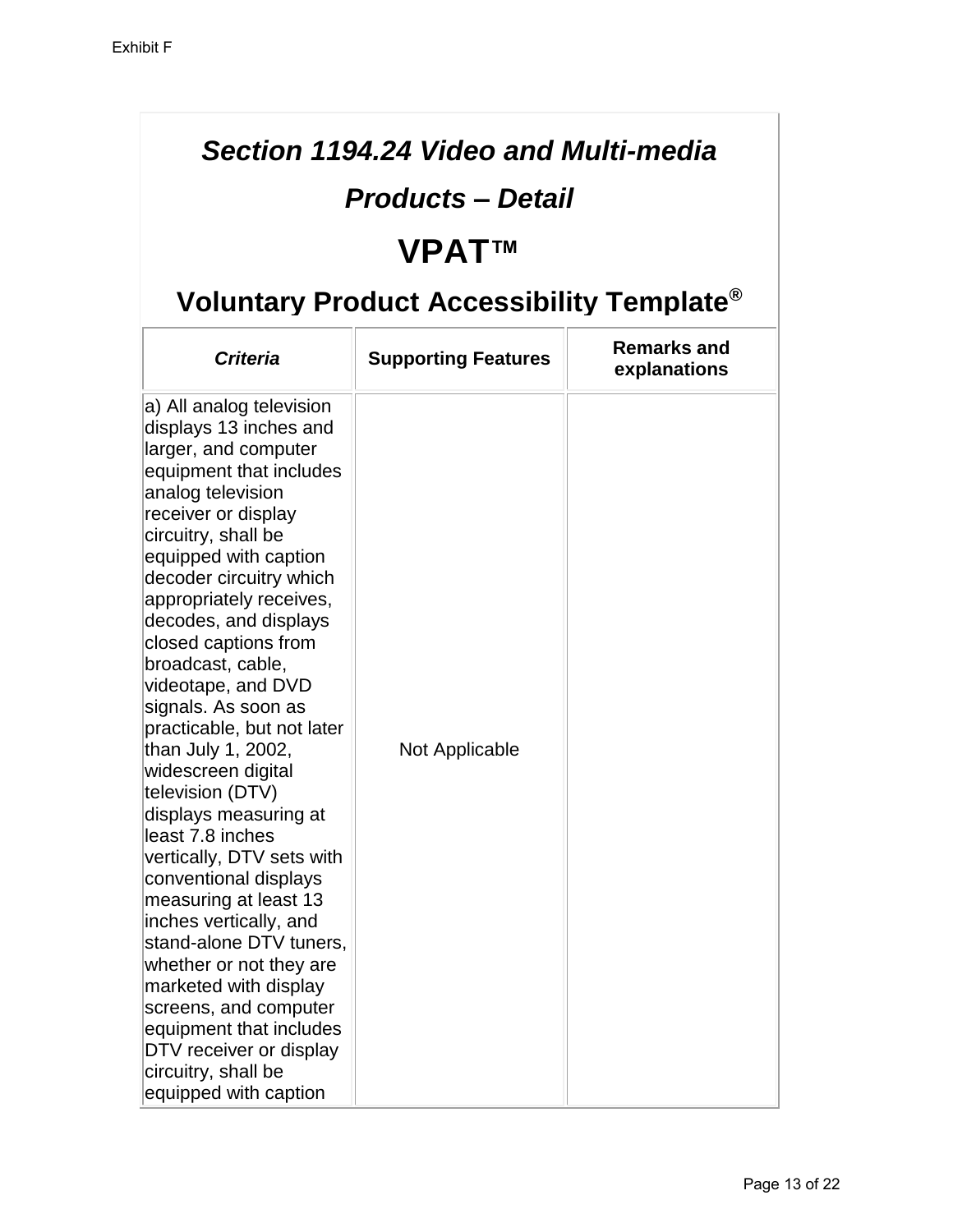<span id="page-14-0"></span>

| decoder circuitry which<br>appropriately receives,<br>decodes, and displays<br>closed captions from<br>broadcast, cable,<br>videotape, and DVD<br>signals.                                                                                                                                       |                |  |
|--------------------------------------------------------------------------------------------------------------------------------------------------------------------------------------------------------------------------------------------------------------------------------------------------|----------------|--|
| (b) Television tuners,<br>including tuner cards for<br>use in computers, shall<br>be equipped with<br>secondary audio<br>program playback<br>circuitry.                                                                                                                                          | Not Applicable |  |
| (c) All training and<br>informational video and<br>multimedia productions<br>which support the<br>agency's mission,<br>regardless of format,<br>that contain speech or<br>other audio information<br>necessary for the<br>comprehension of the<br>content, shall be open or<br>closed captioned. | Not Applicable |  |
| (d) All training and<br>informational video and<br>multimedia productions<br>which support the<br>agency's mission,<br>regardless of format,<br>that contain visual<br>information necessary<br>for the comprehension<br>of the content, shall be<br>audio described.                            | Not Applicable |  |
| (e) Display or<br>presentation of alternate<br>text presentation or<br>audio descriptions shall<br>be user-selectable<br>unless permanent.                                                                                                                                                       | Not Applicable |  |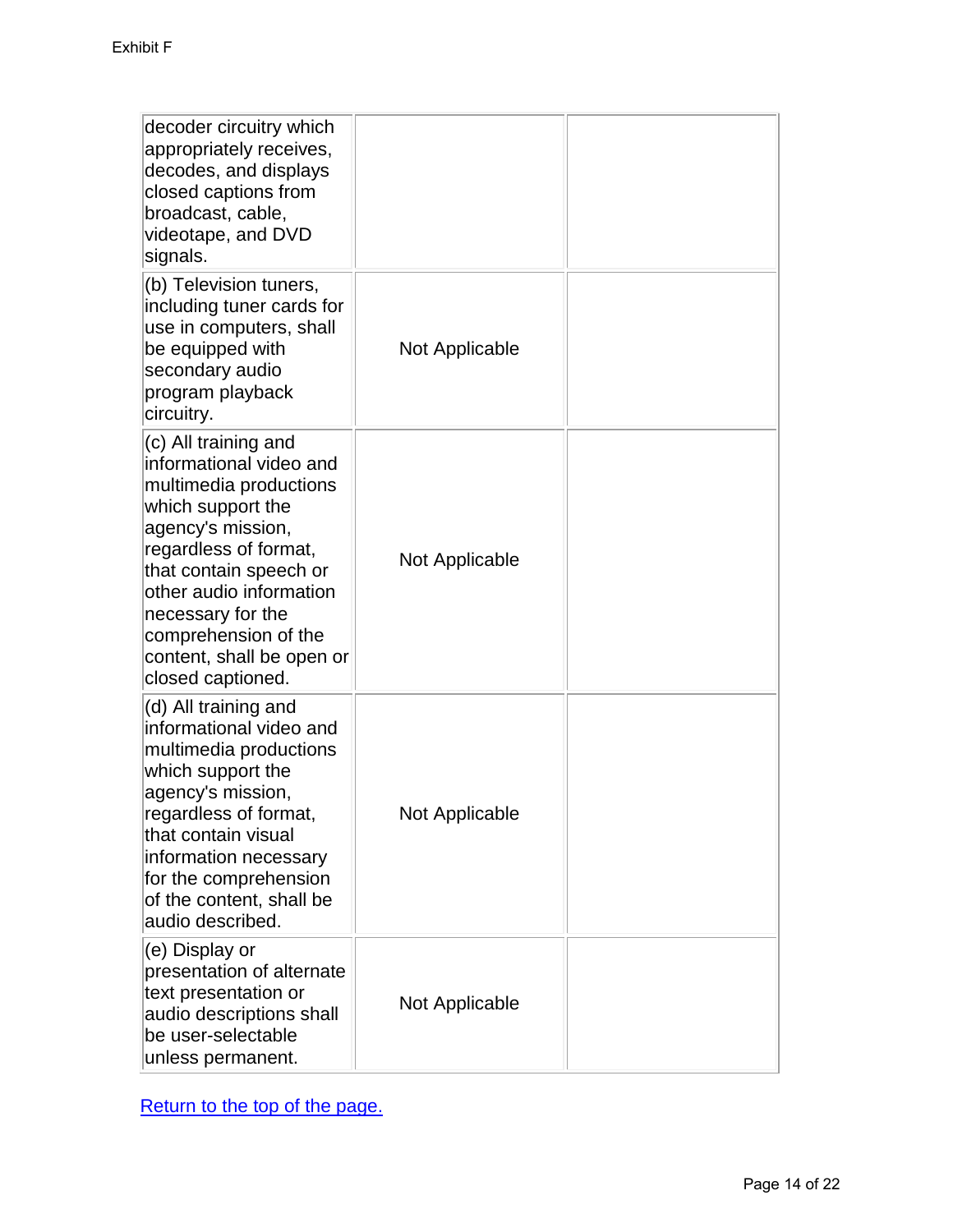#### *Section 1194.25 Self-Contained, Closed Products – Detail*

# **VPAT™**

| <b>Criteria</b>                                                                                                                                                                                                                                          | <b>Supporting Features</b> | <b>Remarks and</b><br>explanations |
|----------------------------------------------------------------------------------------------------------------------------------------------------------------------------------------------------------------------------------------------------------|----------------------------|------------------------------------|
| (a) Self contained<br>products shall be usable<br>by people with<br>disabilities without<br>requiring an end-user to<br>attach Assistive<br>Technology to the<br>product. Personal<br>headsets for private<br>listening are not<br>Assistive Technology. | Not Applicable             |                                    |
| (b) When a timed<br>response is required,<br>the user shall be alerted<br>and given sufficient time<br>to indicate more time is<br>required.                                                                                                             | Not Applicable             |                                    |
| (c) Where a product<br>utilizes touchscreens or<br>contact-sensitive<br>controls, an input<br>method shall be<br>provided that complies<br>with §1194.23 (k) (1)<br>through (4).                                                                         | Not Applicable             |                                    |
| (d) When biometric<br>forms of user<br>identification or control<br>are used, an alternative<br>form of identification or<br>activation, which does<br>not require the user to<br>possess particular                                                     | Not Applicable             |                                    |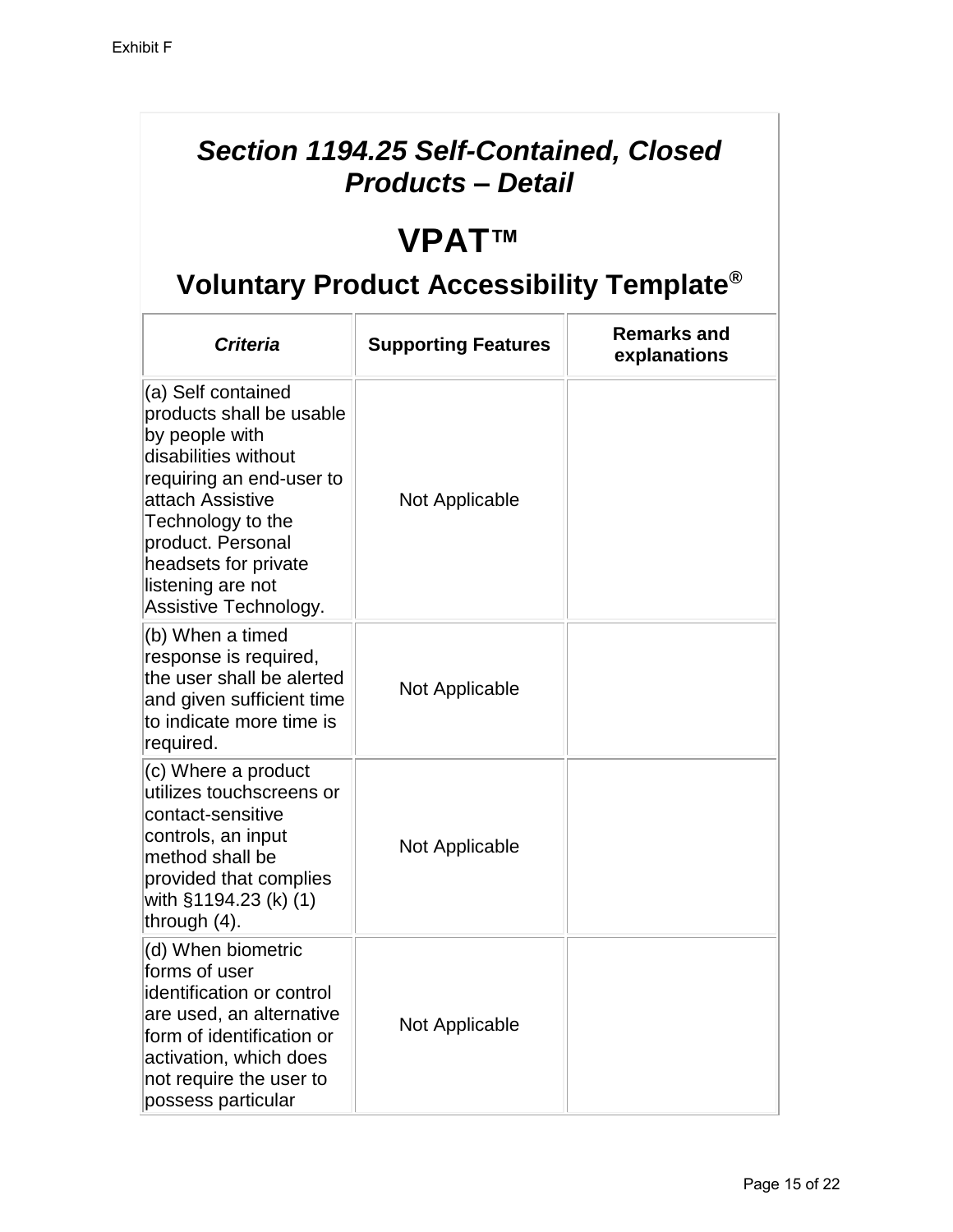| biological<br>characteristics, shall<br>also be provided.                                                                                                                                                                                                                                                                                                                                                                                                                      |                |  |
|--------------------------------------------------------------------------------------------------------------------------------------------------------------------------------------------------------------------------------------------------------------------------------------------------------------------------------------------------------------------------------------------------------------------------------------------------------------------------------|----------------|--|
| (e) When products<br>provide auditory output,<br>the audio signal shall be<br>provided at a standard<br>signal level through an<br>industry standard<br>connector that will allow<br>for private listening. The<br>product must provide<br>the ability to interrupt,<br>pause, and restart the<br>audio at anytime.                                                                                                                                                            | Not Applicable |  |
| (f) When products<br>deliver voice output in a<br>public area, incremental<br>volume control shall be<br>provided with output<br>amplification up to a<br>level of at least 65 dB.<br>Where the ambient<br>noise level of the<br>environment is above 45<br>dB, a volume gain of at<br>least 20 dB above the<br>ambient level shall be<br>user selectable. A<br>function shall be<br>provided to<br>automatically reset the<br>volume to the default<br>level after every use. | Not Applicable |  |
| (g) Color coding shall<br>not be used as the only<br>means of conveying<br>information, indicating<br>an action, prompting a<br>response, or<br>distinguishing a visual<br>element.                                                                                                                                                                                                                                                                                            | Not Applicable |  |
| (h) When a product<br>permits a user to adjust<br>color and contrast                                                                                                                                                                                                                                                                                                                                                                                                           | Not Applicable |  |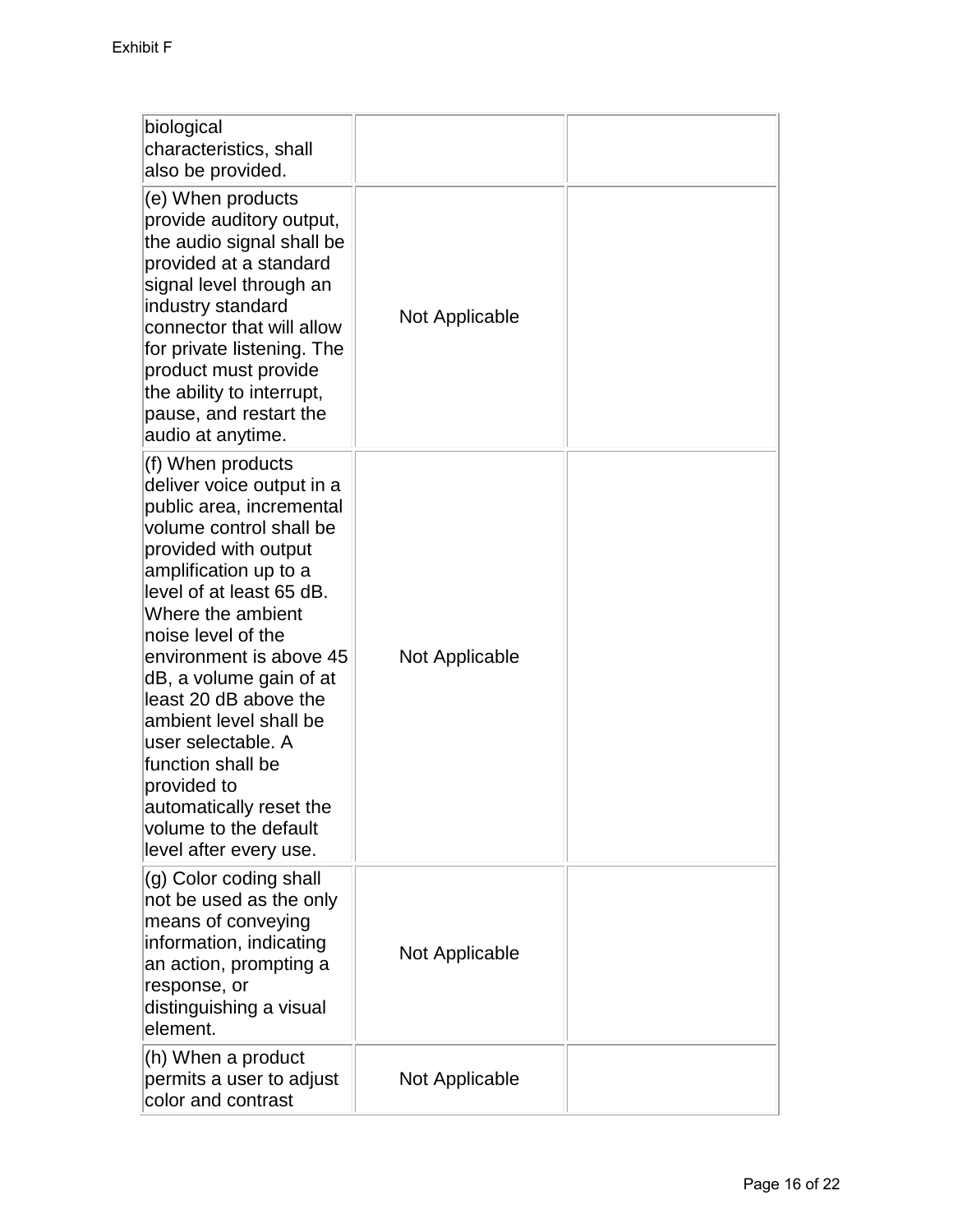| settings, a range of color<br>selections capable of<br>producing a variety of<br>contrast levels shall be<br>provided.                                                                                                                                                                                                                                                                                                                                                                                                                                                                                  |                |  |
|---------------------------------------------------------------------------------------------------------------------------------------------------------------------------------------------------------------------------------------------------------------------------------------------------------------------------------------------------------------------------------------------------------------------------------------------------------------------------------------------------------------------------------------------------------------------------------------------------------|----------------|--|
| (i) Products shall be<br>designed to avoid<br>causing the screen to<br>flicker with a frequency<br>greater than 2 Hz and<br>lower than 55 Hz.                                                                                                                                                                                                                                                                                                                                                                                                                                                           | Not Applicable |  |
| $(i)$ (1) Products which<br>are freestanding, non-<br>portable, and intended<br>to be used in one<br>location and which have<br>operable controls shall<br>comply with the<br>following: The position<br>of any operable control<br>shall be determined with<br>respect to a vertical<br>plane, which is 48<br>inches in length,<br>centered on the<br>operable control, and at<br>the maximum protrusion<br>of the product within the<br>48 inch length on<br>products which are<br>freestanding, non-<br>portable, and intended<br>to be used in one<br>location and which have<br>operable controls. | Not Applicable |  |
| $(j)(2)$ Products which are<br>freestanding, non-<br>portable, and intended<br>to be used in one<br>location and which have<br>operable controls shall<br>comply with the<br>following: Where any<br>operable control is 10<br>inches or less behind                                                                                                                                                                                                                                                                                                                                                    | Not Applicable |  |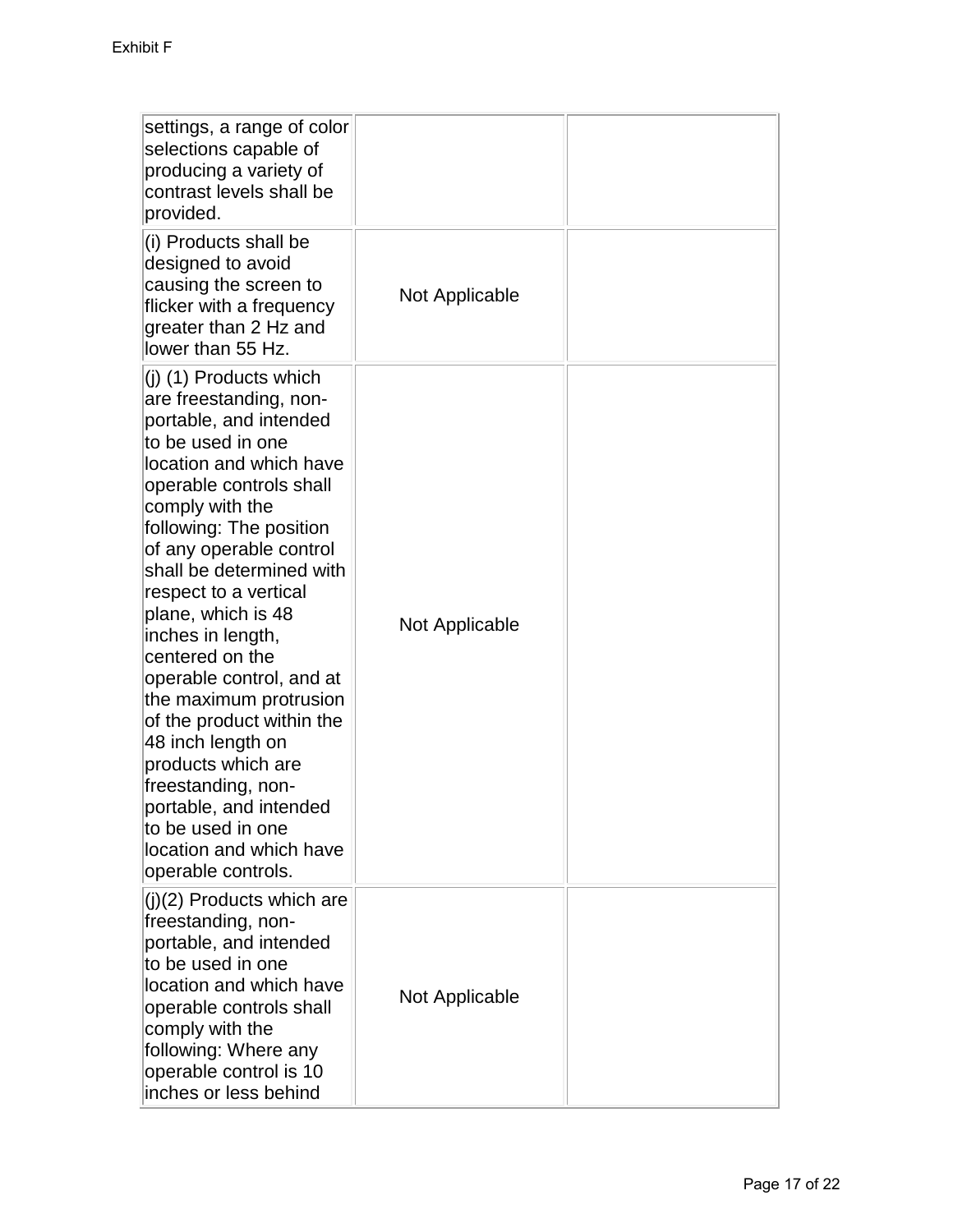<span id="page-18-0"></span>

| the reference plane, the<br>height shall be 54<br>inches maximum and 15<br>inches minimum above<br>the floor.                                                                                                                                                                                                                                                                                        |                |  |
|------------------------------------------------------------------------------------------------------------------------------------------------------------------------------------------------------------------------------------------------------------------------------------------------------------------------------------------------------------------------------------------------------|----------------|--|
| (j)(3) Products which are<br>freestanding, non-<br>portable, and intended<br>to be used in one<br>location and which have<br>operable controls shall<br>comply with the<br>following: Where any<br>operable control is more<br>than 10 inches and not<br>more than 24 inches<br>behind the reference<br>plane, the height shall<br>be 46 inches maximum<br>and 15 inches minimum<br>above the floor. | Not Applicable |  |
| (j)(4) Products which are<br>freestanding, non-<br>portable, and intended<br>to be used in one<br>location and which have<br>operable controls shall<br>comply with the<br>following: Operable<br>controls shall not be<br>more than 24 inches<br>behind the reference<br>plane.                                                                                                                     | Not Applicable |  |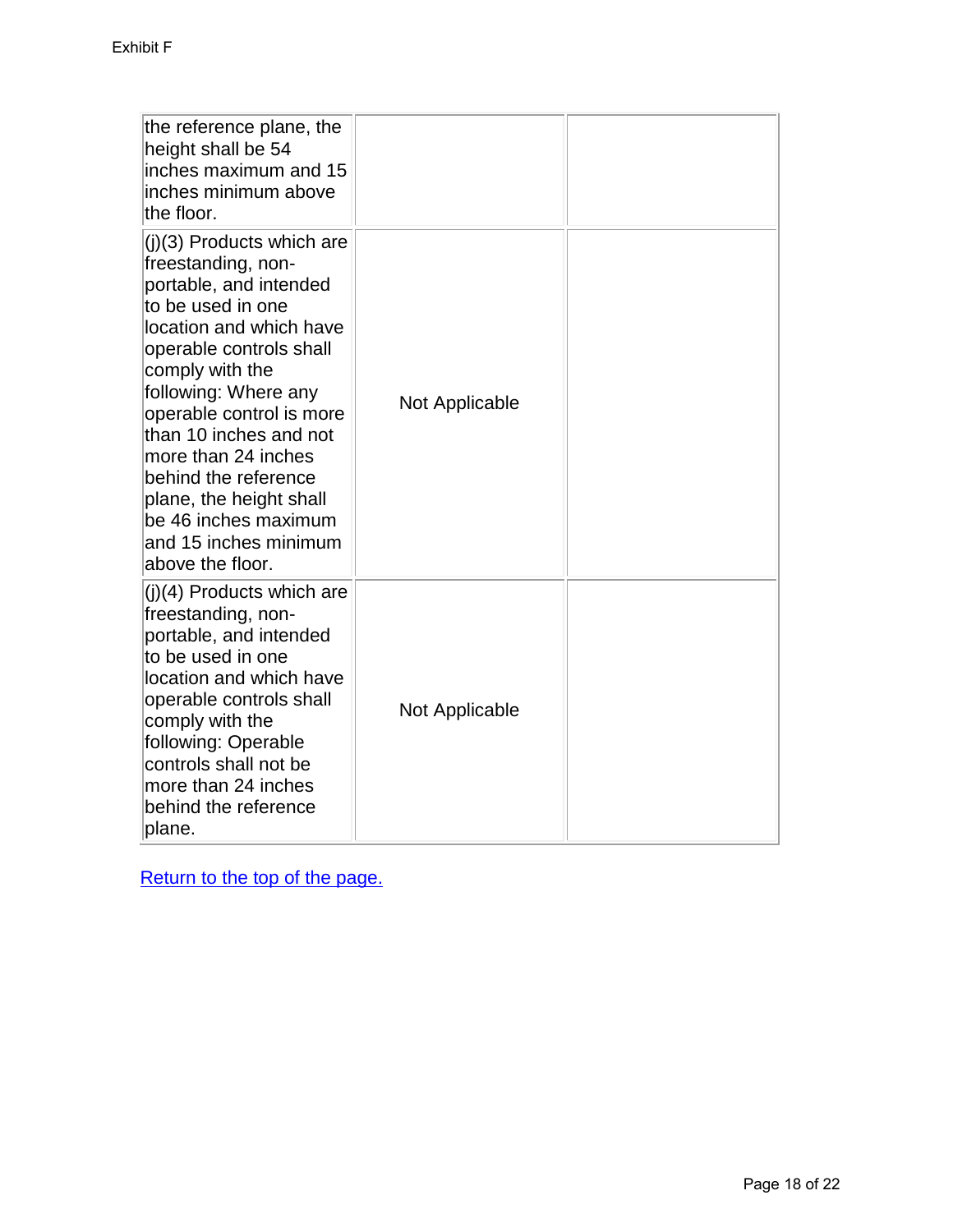#### *Section 1194.26 Desktop and Portable*

#### *Computers – Detail*

# **VPAT™**

# **Voluntary Product Accessibility Template®**

<span id="page-19-0"></span>

| <b>Criteria</b>                                                                                                                                                                                                                                                   | <b>Supporting Features</b> | <b>Remarks and</b><br>explanations |
|-------------------------------------------------------------------------------------------------------------------------------------------------------------------------------------------------------------------------------------------------------------------|----------------------------|------------------------------------|
| (a) All mechanically<br>operated controls and<br>keys shall comply with<br>§1194.23 (k) (1) through<br>(4).                                                                                                                                                       | Not Applicable             |                                    |
| (b) If a product utilizes<br>touchscreens or touch-<br>operated controls, an<br>input method shall be<br>provided that complies<br>with §1194.23 (k) (1)<br>through $(4)$ .                                                                                       | Not Applicable             |                                    |
| (c) When biometric<br>forms of user<br>identification or control<br>are used, an alternative<br>form of identification or<br>activation, which does<br>not require the user to<br>possess particular<br>biological<br>characteristics, shall<br>also be provided. | Not Applicable             |                                    |
| (d) Where provided, at<br>least one of each type of<br>expansion slots, ports<br>and connectors shall<br>comply with publicly<br>available industry<br>standards                                                                                                  | Not Applicable             |                                    |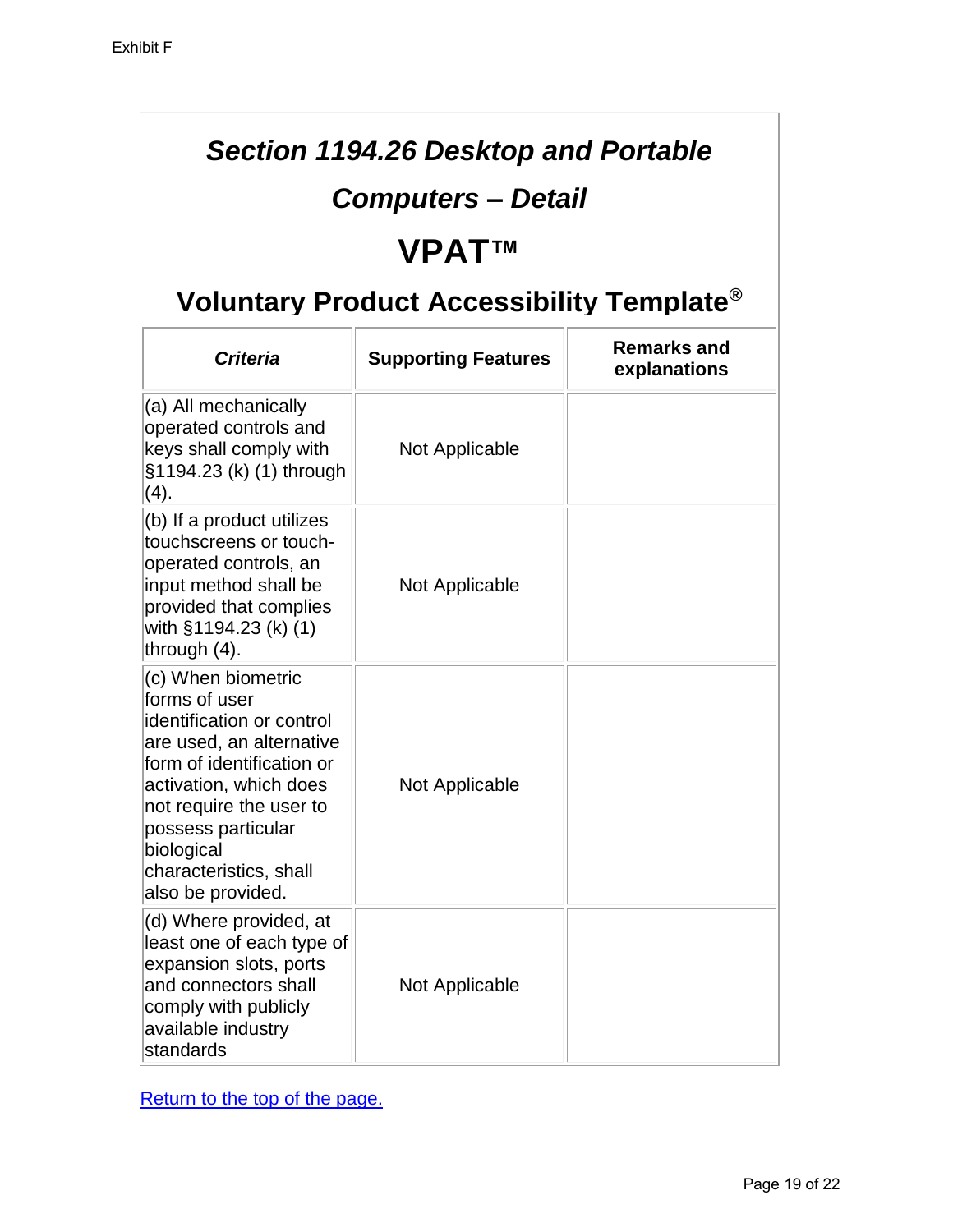#### *Section 1194.31 Functional Performance*

#### *Criteria – Detail*

# **VPAT™**

| <b>Criteria</b>                                                                                                                                                                                                                                                                                                                                       | <b>Supporting Features</b> | <b>Remarks and</b><br>explanations |
|-------------------------------------------------------------------------------------------------------------------------------------------------------------------------------------------------------------------------------------------------------------------------------------------------------------------------------------------------------|----------------------------|------------------------------------|
| (a) At least one mode of<br>operation and<br>information retrieval that<br>does not require user<br>vision shall be provided,<br>or support for Assistive<br>Technology used by<br>people who are blind or<br>visually impaired shall<br>be provided.                                                                                                 | <b>Supports</b>            |                                    |
| (b) At least one mode of<br>operation and<br>information retrieval that<br>does not require visual<br>acuity greater than<br>20/70 shall be provided<br>in audio and enlarged<br>print output working<br>together or<br>independently, or<br>support for Assistive<br>Technology used by<br>people who are visually<br>impaired shall be<br>provided. | <b>Supports</b>            |                                    |
| (c) At least one mode of<br>operation and<br>information retrieval that<br>does not require user<br>hearing shall be<br>provided, or support for<br><b>Assistive Technology</b>                                                                                                                                                                       | <b>Supports</b>            |                                    |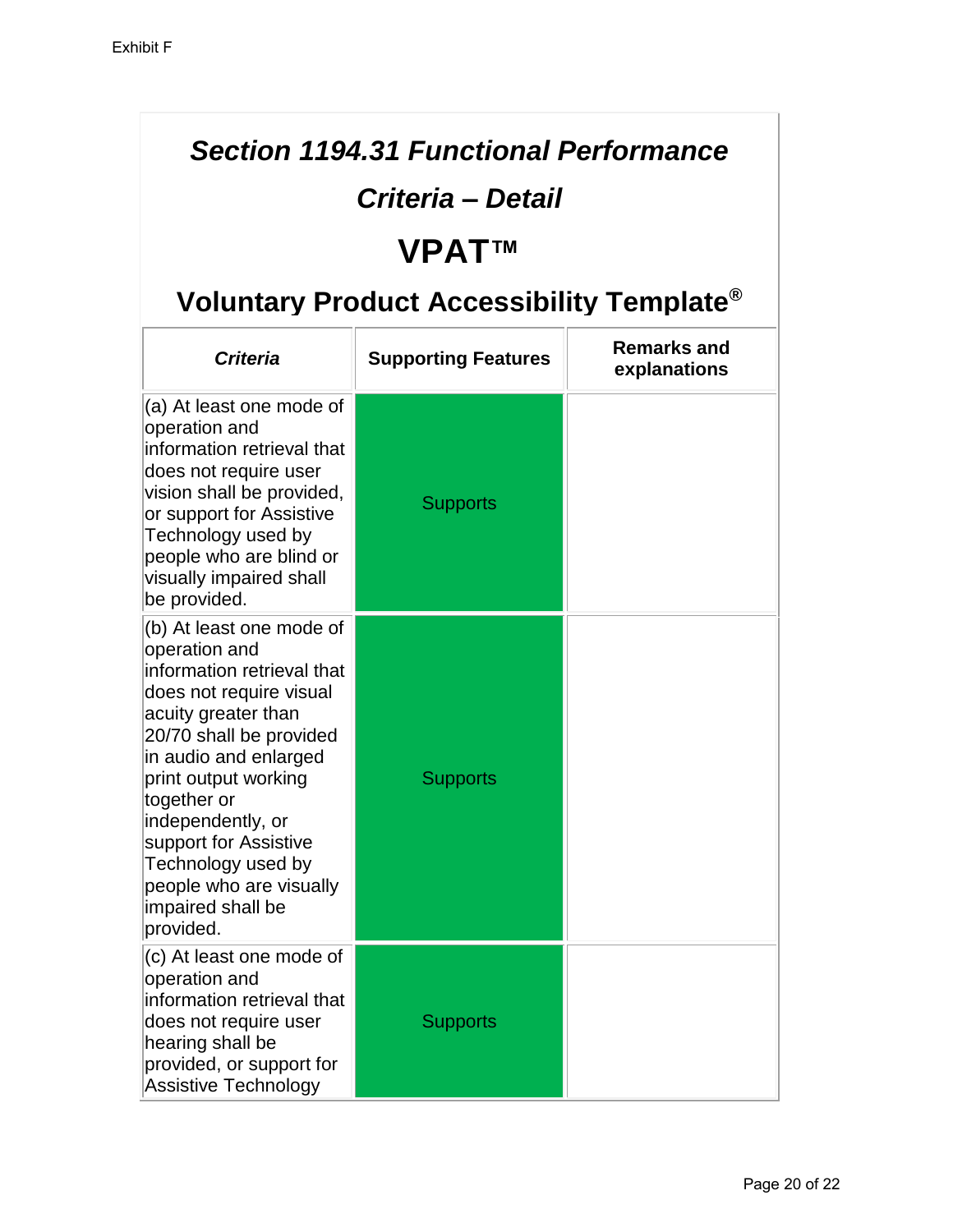<span id="page-21-0"></span>

| used by people who are<br>deaf or hard of hearing<br>shall be provided                                                                                                                                                                                                      |                                    |                                             |
|-----------------------------------------------------------------------------------------------------------------------------------------------------------------------------------------------------------------------------------------------------------------------------|------------------------------------|---------------------------------------------|
| (d) Where audio<br>information is important<br>for the use of a product,<br>at least one mode of<br>operation and<br>information retrieval<br>shall be provided in an<br>enhanced auditory<br>fashion, or support for<br>assistive hearing<br>devices shall be<br>provided. | <b>Supports</b>                    |                                             |
| (e) At least one mode of<br>operation and<br>information retrieval that<br>does not require user<br>speech shall be<br>provided, or support for<br><b>Assistive Technology</b><br>used by people with<br>disabilities shall be<br>provided.                                 | <b>Supports with</b><br>exceptions | Some items do not have<br>alt attribute tag |
| (f) At least one mode of<br>operation and<br>information retrieval that<br>does not require fine<br>motor control or<br>simultaneous actions<br>and that is operable with<br>limited reach and<br>strength shall be<br>provided.                                            | <b>Supports</b>                    |                                             |